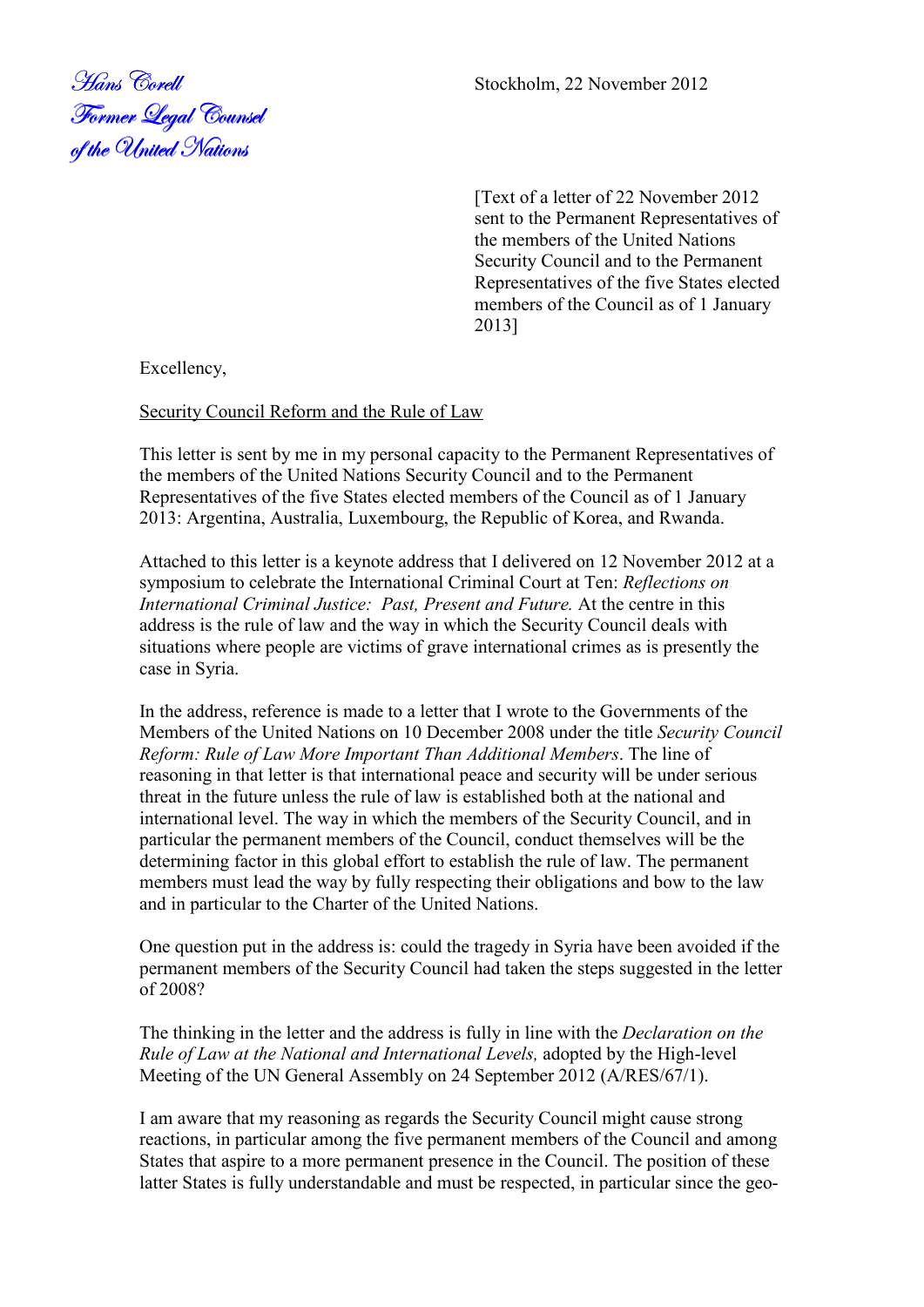political situation today is very different, as compared to the time when the UN Charter was negotiated back in 1945. However, the fundamental question is: what comes first – the rule of law or an extension of the membership of the Council?

An enlargement of the Council is problematic mainly for two reasons. First, there is a clear risk that an enlarged Council will make the UN Charter system of collective security inoperable. It is crucial that the Council remains an executive organ. It is said that a reformed Council might have a size in the mid-twenties. As a matter of fact, already the present membership may exceed the limit for an effective and efficient executive body.

Second, an extension of the membership of the Council cannot be more important than that the present members fully respect the Charter that they are set to supervise. What is needed is a firm and credible commitment by these members, and in particular the permanent members, to respect the Charter. If the membership of the Council is enlarged and the members continue to be unable to address effectively situations like the one in Syria, this will have extremely serious consequences for the United Nations as a credible organization in the future.

I therefore reiterate my proposal that the five permanent members adopt and abide by a declaration along the lines suggested in the letter of 2008 and now repeated in the address. The draft declaration is attached for ease of reference.

The question of the composition of the Security Council can be revisited at any time, preferably when there are more democracies in the world. In such a situation, a more radical reform of the Council than presently contemplated may be possible within the limits of its present size. In the meantime, the five permanent members must realize that they have an *obligation* under Article 39 of the UN Charter to act when international peace and security are threatened. Furthermore, they must realise that the rule of law at the international level requires that they use the same yardstick when they apply the Charter.

One way of achieving this would be for the permanent members to make a declaration along the lines suggested. This way of demonstrating that they are prepared to fully shoulder the responsibility conferred on them by the Members of the United Nations under Article 24 of the Charter does not require an amendment to the Charter and a lengthy ratification process. It could be done within a few weeks. What is needed is political will and statesmanship.

Respectfully,

## [Signed]

Hans Corell Under-Secretary-General for Legal Affairs and the Legal Counsel of United Nations from March 1994 to March 2004